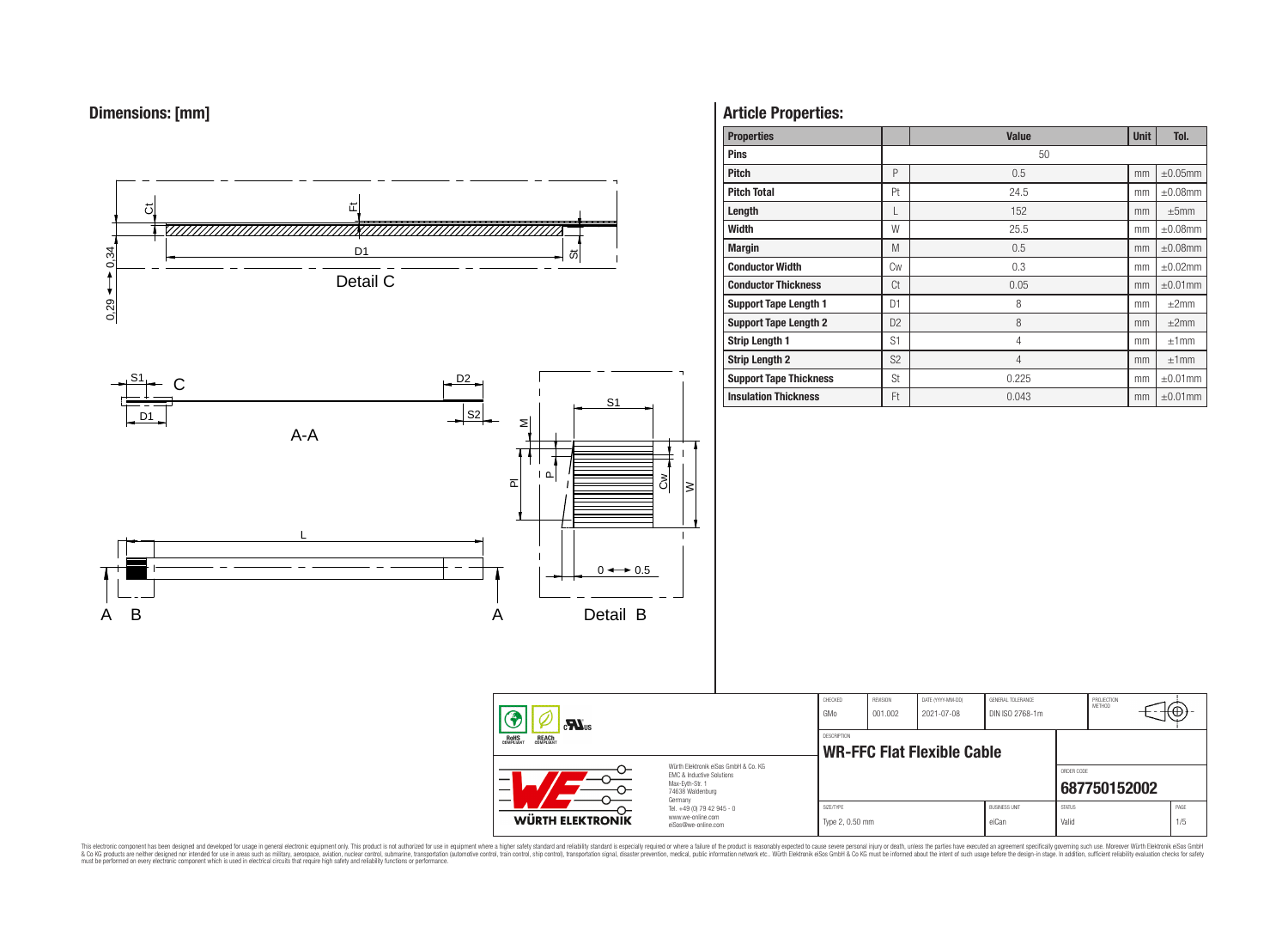## **Kind Properties:**

| <b>Duruping</b> | ററ<br>20 Mating cycles |
|-----------------|------------------------|

# **Material Properties:**

| IVIALEITAI PTODEITIES. |             |  | <b>cULus Approval</b>        | E328849 |
|------------------------|-------------|--|------------------------------|---------|
| l Insulator Material   | PET (White) |  |                              |         |
| Tape Material          | PET (Blue)  |  | <b>Packaging Properties:</b> |         |
| l Contact Material     | Copper      |  | Packaging                    | Bag     |
| <b>Contact Plating</b> | 1 in        |  |                              |         |

# **General Information:**

| Operating Temperature                   | -30 up to +105 $^{\circ}$ C |
|-----------------------------------------|-----------------------------|
| <b>Heat Resistance</b>                  | 110 °C x 96 HRS             |
| <b>Flammability Rating according to</b> | UL SUB.758                  |
| <b>Moisture Resistance</b>              | 40 °C, 95 % RH x 96 HRS     |

# **Electrical Properties:**

| <b>Properties</b>            |           | <b>Test conditions</b> | Value | <b>Unit</b> | Tol. |
|------------------------------|-----------|------------------------|-------|-------------|------|
| <b>Rated Current</b>         | 'R        |                        | 0.5   | А           | max. |
| <b>Working Voltage</b>       |           |                        | 60    |             |      |
| <b>Insulation Resistance</b> | $R_{ISO}$ | 500 V (DC)             | 1000  | $M\Omega/m$ | min. |
| <b>Withstanding Voltage</b>  |           | min No Breakdown       | 500   | V(AC)       |      |
| <b>Conductor Resistance</b>  | R         |                        | 1.4   | $\Omega/m$  | max. |
| <b>Contact Resistance</b>    | R         |                        | 20    | mΩ          | max. |

# **Mechanical Properties:**

| <b>Properties</b>              | <b>Test conditions</b> | <b>Value</b> | <b>Unit</b>       | Tol. |
|--------------------------------|------------------------|--------------|-------------------|------|
| <b>Elongation of Insulator</b> |                        | 60           | $\frac{0}{0}$     | min. |
| <b>Tensile strength</b>        |                        | 35           | N/mm <sup>2</sup> | min. |
| <b>Flexing test</b>            | $180^\circ$            | 20           | Times             | min. |
| <b>Abrasion</b>                |                        | 10000        | Times             | min. |

# **Certification: RoHS Approval RoHS Approval Compliant** [2011/65/EU&2015/863] **REACh Approval REACh Approval Conform or declared [(EC)1907/2006]**

# **Packaging Properties:**<br>Packaging

| Packaging | ٢Я |
|-----------|----|
|           |    |

| $\mathbf{M}_{\text{us}}$                       |                                                                                      | CHECKED<br>GMo  | REVISION<br>001.002 | DATE (YYYY-MM-DD)<br>2021-07-08 | GENERAL TOLERANCE<br>DIN ISO 2768-1m |               | PROJECTION<br><b>METHOD</b> | ₩₩,  |
|------------------------------------------------|--------------------------------------------------------------------------------------|-----------------|---------------------|---------------------------------|--------------------------------------|---------------|-----------------------------|------|
| ROHS<br>COMPLIANT<br><b>REACH</b><br>COMPLIANT |                                                                                      | DESCRIPTION     |                     | WR-FFC Flat Flexible Cable      |                                      |               |                             |      |
|                                                | Würth Flektronik eiSos GmbH & Co. KG<br>EMC & Inductive Solutions<br>Max-Evth-Str. 1 |                 |                     |                                 |                                      | ORDER CODE    | 687750152002                |      |
| 74638 Waldenburg<br>Germany                    |                                                                                      |                 |                     |                                 |                                      |               |                             |      |
| WÜRTH ELEKTRONIK                               | Tel. +49 (0) 79 42 945 - 0<br>www.we-online.com                                      | SIZE/TYPE       |                     |                                 | <b>BLISINESS LINIT</b>               | <b>STATUS</b> |                             | PAGE |
|                                                | eiSos@we-online.com                                                                  | Type 2, 0.50 mm |                     |                                 | eiCan                                | Valid         |                             | 2/5  |

This electronic component has been designed and developed for usage in general electronic equipment only. This product is not authorized for subserved requipment where a higher selection equipment where a higher selection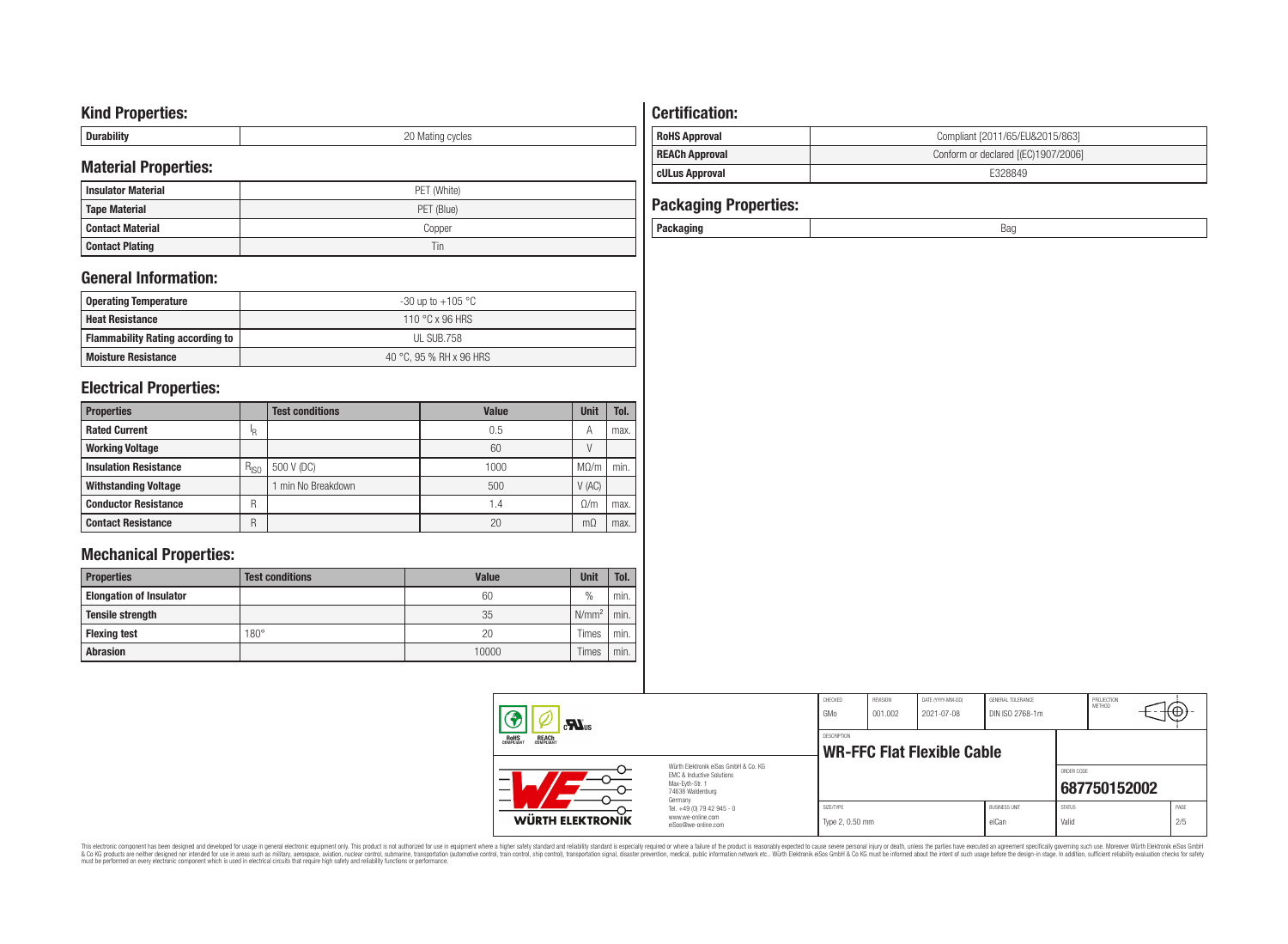

| www.we-online.com<br>eiSos@we-online.com                                                                            | Type 2, 0.50 mm    |                     |                                   | eiCan                                | Valid         |                      | 3/5  |  |
|---------------------------------------------------------------------------------------------------------------------|--------------------|---------------------|-----------------------------------|--------------------------------------|---------------|----------------------|------|--|
| Germany<br>Tel. +49 (0) 79 42 945 - 0                                                                               | SIZE/TYPE          |                     |                                   | <b>BUSINESS UNIT</b>                 | <b>STATUS</b> |                      | PAGE |  |
| Würth Flektronik eiSos GmbH & Co. KG<br><b>FMC &amp; Inductive Solutions</b><br>Max-Eyth-Str. 1<br>74638 Waldenburg |                    |                     |                                   |                                      | ORDER CODE    | 687750152002         |      |  |
|                                                                                                                     | <b>DESCRIPTION</b> |                     | <b>WR-FFC Flat Flexible Cable</b> |                                      |               |                      |      |  |
|                                                                                                                     | CHECKED<br>GMo     | REVISION<br>001.002 | DATE (YYYY-MM-DD)<br>2021-07-08   | GENERAL TOLERANCE<br>DIN ISO 2768-1m |               | PROJECTION<br>MFTHOD | Ψ€.  |  |

This electronic component has been designed and developed for usage in general electronic equipment only. This product is not authorized for subserved requipment where a higher selection equipment where a higher selection

WÜRTH ELEKTRONIK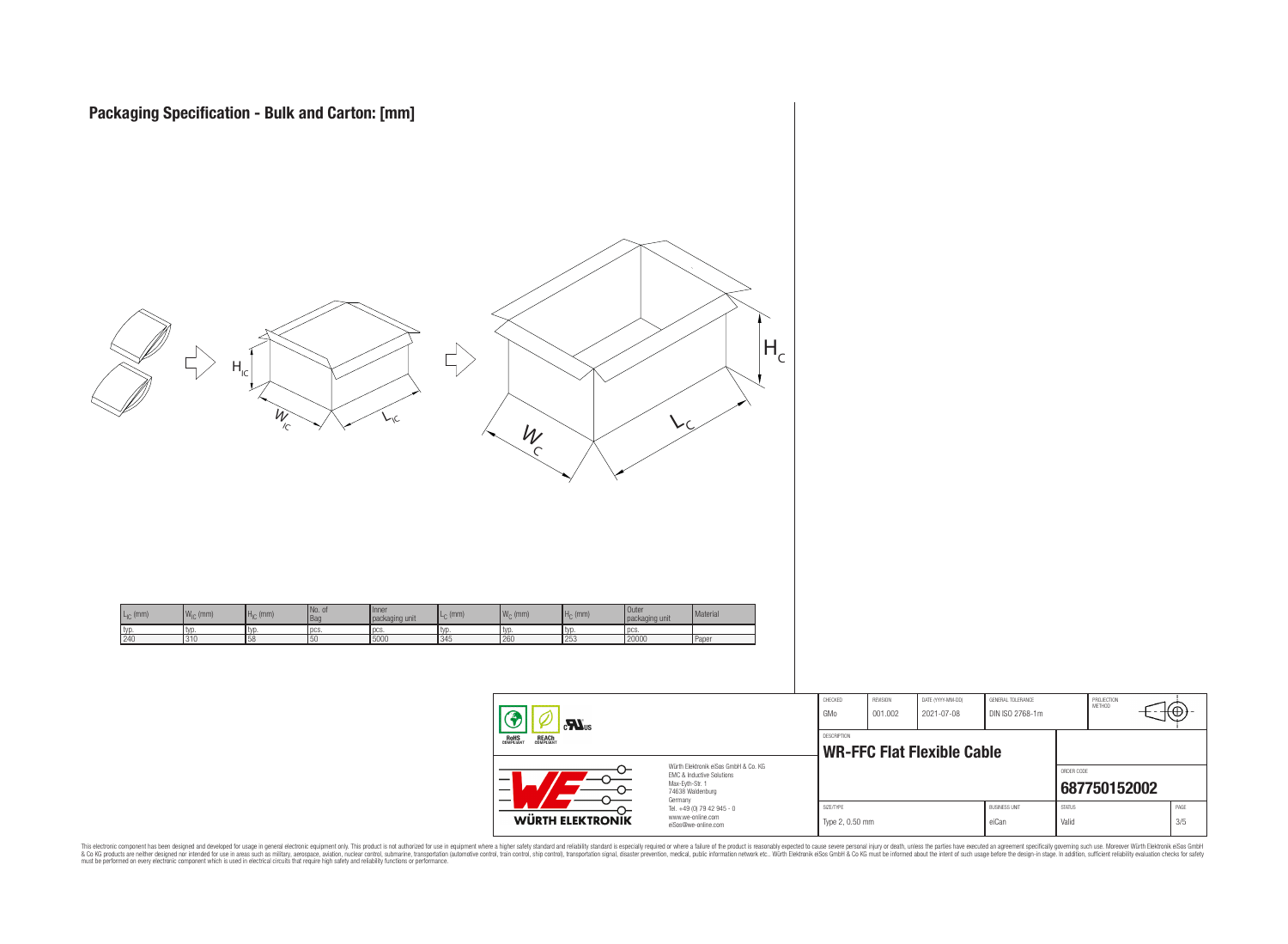## **Cautions and Warnings:**

## **The following conditions apply to all goods within the product series of the Connectors of Würth Elektronik eiSos GmbH & Co. KG:**

#### **General:**

- This mechanical component is designed and manufactured for use in general electronic equipment.
- Würth Elektronik must be asked for written approval (following the PPAP procedure) before incorporating the components into any equipment in fields such as military, aerospace, aviation, nuclear control, submarine, transportation (automotive control, train control, ship control), transportation signal, disaster prevention, medical, public information network, etc. where higher safety and reliability are especially required and/or if there is the possibility of direct damage or human injury.
- Mechanical components that will be used in safety-critical or high-reliability applications, should be pre-evaluated by the customer.
- The mechanical component is designed and manufactured to be used within the datasheet specified values. If the usage and operation conditions specified in the datasheet are not met, the component may be damaged or dissolved.
- Do not drop or impact the components, the component may be damaged.
- Prevent any damage or scratches on the component, especially on the actuator.
- Direct mechanical impact to the product shall be prevented (e.g overlapping of the PCB's).
- Würth Elektronik products are qualified according to international standards, which are listed in each product reliability report. Würth Elektronik does not warrant any customer qualified product characteristics beyond Würth Elektroniks' specifications, for its validity and sustainability over time.
- The responsibility for the applicability of the customer specific products and use in a particular customer design is always within the authority of the customer. All technical specifications for standard products do also apply to customer specific products.
- The mechanical component is designed to be used along with Würth Elektronik counterparts and tools. Würth Elektronik cannot ensure the reliability of these components while being used with other products.

#### **Product Specific:**

#### **Soldering:**

- The solder profile must comply with the technical product specifications. All other profiles will void the warranty.
- All other soldering methods are at the customers' own risk.

#### **Cleaning and Washing:**

- Washing agents used during the production to clean the customer application might damage or change the characteristics of the component, body, pins and termination. Washing agents may have a negative effect on the long-term functionality of the product.
- Using a brush during the cleaning process may deform function relevant areas. Therefore, we do not recommend using a brush during the PCB cleaning process.

#### **Potting and Coating:**

• If the product is potted in the customer application, the potting material might shrink or expand during and after hardening. Shrinking could lead to an incomplete seal, allowing contaminants into the components. Expansion could damage the components. We recommend a manual inspection after potting or coating to avoid these effects.

#### **Storage Conditions:**

- A storage of Würth Elektronik products for longer than 12 months is not recommended. Within other effects, the terminals may suffer degradation, resulting in bad solderability. Therefore, all products shall be used within the period of 12 months based on the day of shipment.
- Do not expose the components to direct sunlight.
- The storage conditions in the original packaging are defined according to DIN EN 61760-2.
- The storage conditions stated in the original packaging apply to the storage time and not to the transportation time of the components.

#### **Packaging:**

• The packaging specifications apply only to purchase orders comprising whole packaging units. If the ordered quantity exceeds or is lower than the specified packaging unit, packaging in accordance with the packaging specifications cannot be ensured.

#### **Handling:**

- Do not repeatedly operate the component with excessive force. It may damage or deform the component resulting in malfunction.
- In the case a product requires particular handling precautions, in addition to the general recommendations mentioned here before, these will appear on the product datasheet
- The temperature rise of the component must be taken into consideration. The operating temperature is comprised of ambient temperature and temperature rise of the component.The operating temperature of the component shall not exceed the maximum temperature specified.

These cautions and warnings comply with the state of the scientific and technical knowledge and are believed to be accurate and reliable. However, no responsibility is assumed for inaccuracies or incompleteness.

| $\mathbf{r}$                                                                                                        |                                                                        | CHECKED<br>GMo                                          | REVISION<br>001.002 | DATE (YYYY-MM-DD)<br>2021-07-08 | GENERAL TOLERANCE<br>DIN ISO 2768-1m |                        | PROJECTION<br>METHOD | ₩ |             |
|---------------------------------------------------------------------------------------------------------------------|------------------------------------------------------------------------|---------------------------------------------------------|---------------------|---------------------------------|--------------------------------------|------------------------|----------------------|---|-------------|
| ROHS<br>COMPLIANT<br><b>REACH</b><br>COMPLIANT                                                                      |                                                                        | <b>DESCRIPTION</b><br><b>WR-FFC Flat Flexible Cable</b> |                     |                                 |                                      |                        |                      |   |             |
| Würth Elektronik eiSos GmbH & Co. KG<br>EMC & Inductive Solutions<br>Max-Eyth-Str. 1<br>74638 Waldenburg<br>Germany |                                                                        |                                                         |                     |                                 |                                      | ORDER CODE             | 687750152002         |   |             |
| <b>WÜRTH ELEKTRONIK</b>                                                                                             | Tel. +49 (0) 79 42 945 - 0<br>www.we-online.com<br>eiSos@we-online.com | SIZE/TYPE<br>Type 2, 0.50 mm                            |                     |                                 | <b>BUSINESS UNIT</b><br>eiCan        | <b>STATUS</b><br>Valid |                      |   | PAGE<br>4/5 |

This electronic component has been designed and developed for usage in general electronic equipment only. This product is not authorized for use in equipment where a higher safety standard and reliability standard si espec & Ook product a label and the membed of the seasuch as marked and as which such a membed and the such assume that income in the seasuch and the simulation and the such assume that include to the such a membed and the such